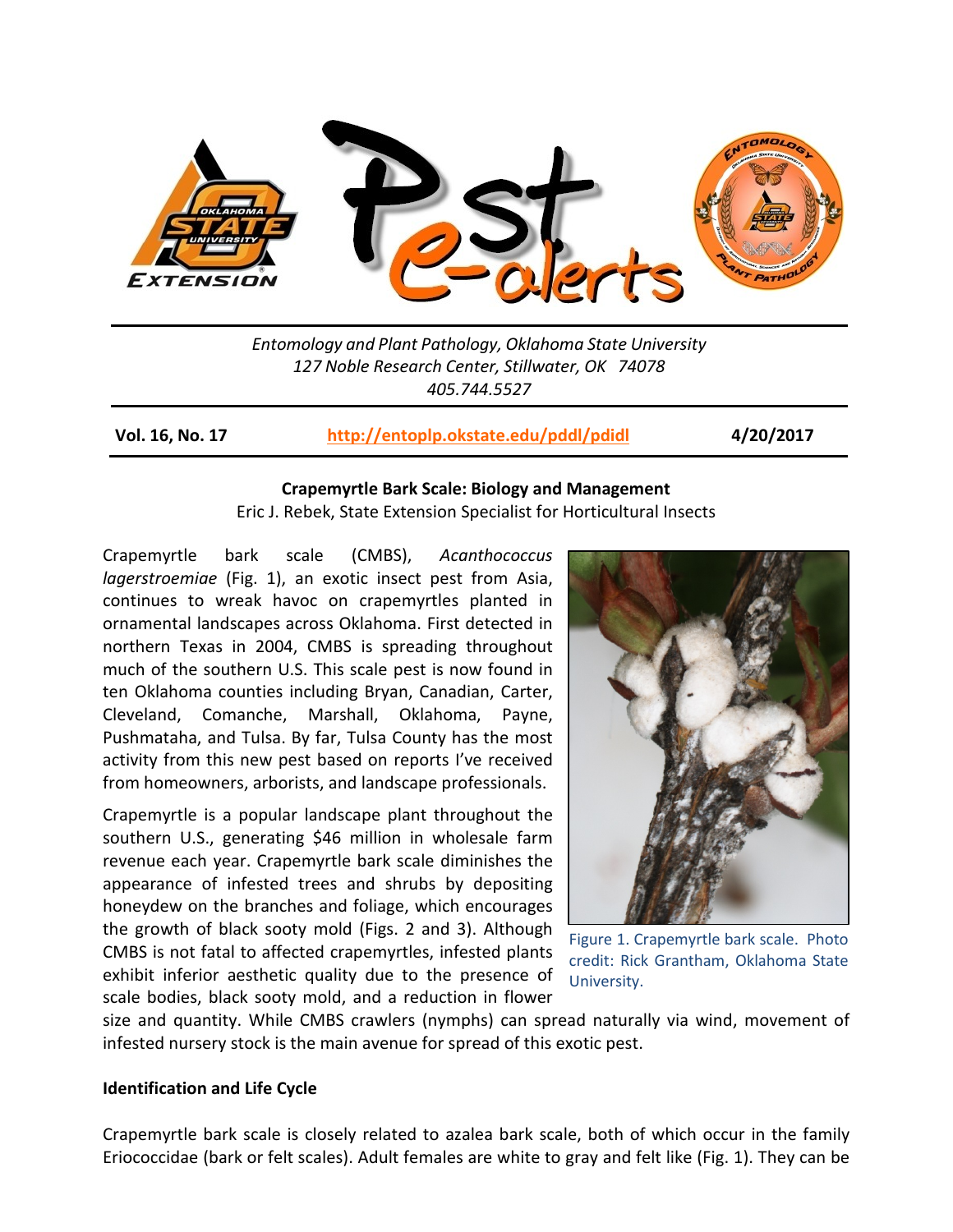

Figure 2. Black sooty mold on crapemyrtle leaves. Photo credit: eXtension.org.

found encrusting twigs and trunks of crapemyrtles, and they exude a pink blood-like liquid when crushed (Fig. 4). Initial detections are usually made by homeowners who notice the presence of black sooty mold on their crapemyrtles. This often leads to the initial diagnosis as crape myrtle aphid, another sucking pest of crape myrtles that is prevalent in some areas of the southern U.S. However, the appearance of white scale bodies on bark and the pink liquid associated with crushed scales are diagnostic characteristics of CMBS. Under magnification, adult females are pink and measure about 2  $mm$  ( $\approx$  0.8 inches) long, and pink eggs and crawlers may be present (Fig. 5).



Figure 3. Black sooty mold on crapemyrtle trunks. Photo credit: Jim Robbins, University of Arkansas, sacs. Photo credit: Mengmeng bugwood.org.



Figure 4. Pink liquid from crushed crapemyrtle bark scales and egg Gu, Texas A&M AgriLife Extension Service, bugwood.org.



Figure 5. Eggs (top) and crawlers (bottom) of crapemyrtle bark scale. Photo credit: Rick Grantham, Oklahoma State University; and Helene Doughty, Virginia Tech, bugwood.org, resp.

As they mature, crapemyrtle bark scales secrete waxy deposits that become felted or matted into a thick white or gray scale covering. When the waxy scale cover is removed, adult females are wingless and sessile (i.e., permanently attached to the host plant). Females lay eggs under the scale cover from May through September. Crawlers emerge from under the scale cover within a day or two, and disperse to new areas of the same plant or are windblown to new host plants. There may be as few as two generations in USDA Hardiness Zone 8 and up to four generations in Zones 9 and 10, based on observations from similar climatic zones in China (see Gu et al. 2014 for details). This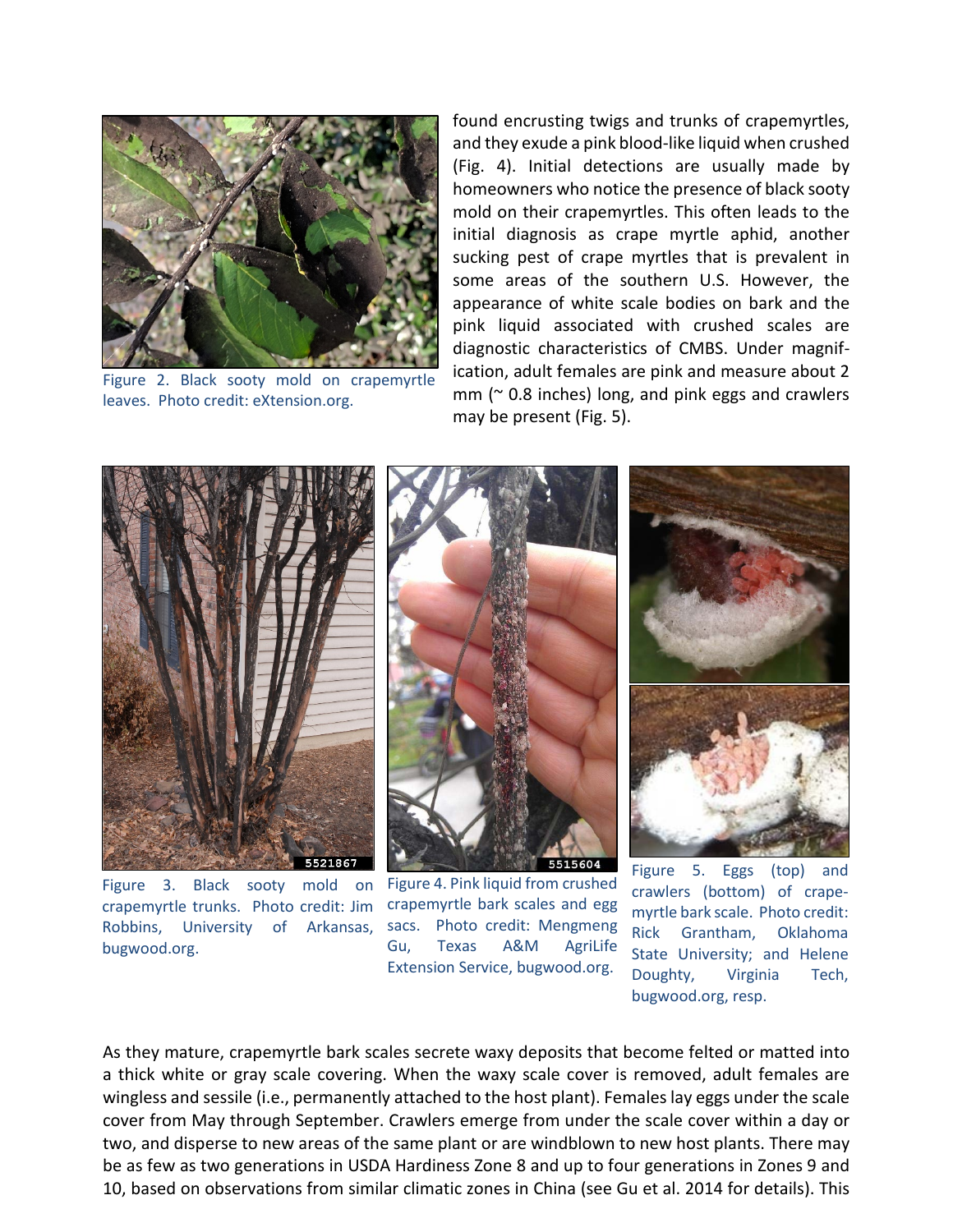means that two generations of CMBS are likely for areas of Oklahoma north of I-40 but areas south may experience three and possibly four generations.

# **Management**

Crapemyrtle bark scale appears to be difficult to control without the use of systemic insecticides, which are used to control most sucking pests. However, at this time I am not recommending use of systemic, neonicotinoid insecticides (i.e., products containing imidacloprid, dinotefuran, clothianidin, and thiamethoxam) for control of CMBS because of the risk these active ingredients pose to pollinating insects such as honey bees and bumble bees and the long flowering period of crapemyrtles that extends throughout most of the growing season. Therefore, current management recommendations for CMBS infestations in Oklahoma include the following:

- 1. Carefully inspect crapemyrtles prior to purchase for signs and symptoms of CMBS, including the presence of white to gray scale bodies on bark, honeydew, and/or black sooty mold. Always buy plants that are free of mechanical damage such as bark wounds that may serve as "points of entry" for CMBS.
- 2. The bark of infested plants can be scrubbed with a soft brush and a mild solution of dishwashing soap and water. Washing removes many of the female scales and egg masses as well as buildup of black sooty mold on branches and trunks.
- 3. If this is a common pest on your crapemyrtles then horticultural oil may be effective when applied during the winter at a dormant application rate. Ensure adequate coverage of the entire tree and use enough oil to reach behind loose bark, branch crotches, and other crevices.
- 4. Lady beetles in the genus, *Chilocorus* (Fig. 6, red circles), are effective predators of many scale insects. However, predation of CMBS occurs too late in the season for effective reduction in the growth of black sooty mold. Over time, additional predators and parasitoids may be discovered attacking CMBS and contributing to natural control of this pest.

For a complete list of products available for managing scale insects in nurseries, see Oklahoma Cooperative Extension Service publication, CR-7092: Management of Insects and Mites in Tree Nurseries. If you observe crapemyrtles showing signs and symptoms of CMBS infestation, please notify Dr. Eric Rebek (405-744-4846; [eric.rebek@okstate.edu\)](mailto:eric.rebek@okstate.edu), State Extension Specialist for Horticultural Insects, or contact your local county extension educator.